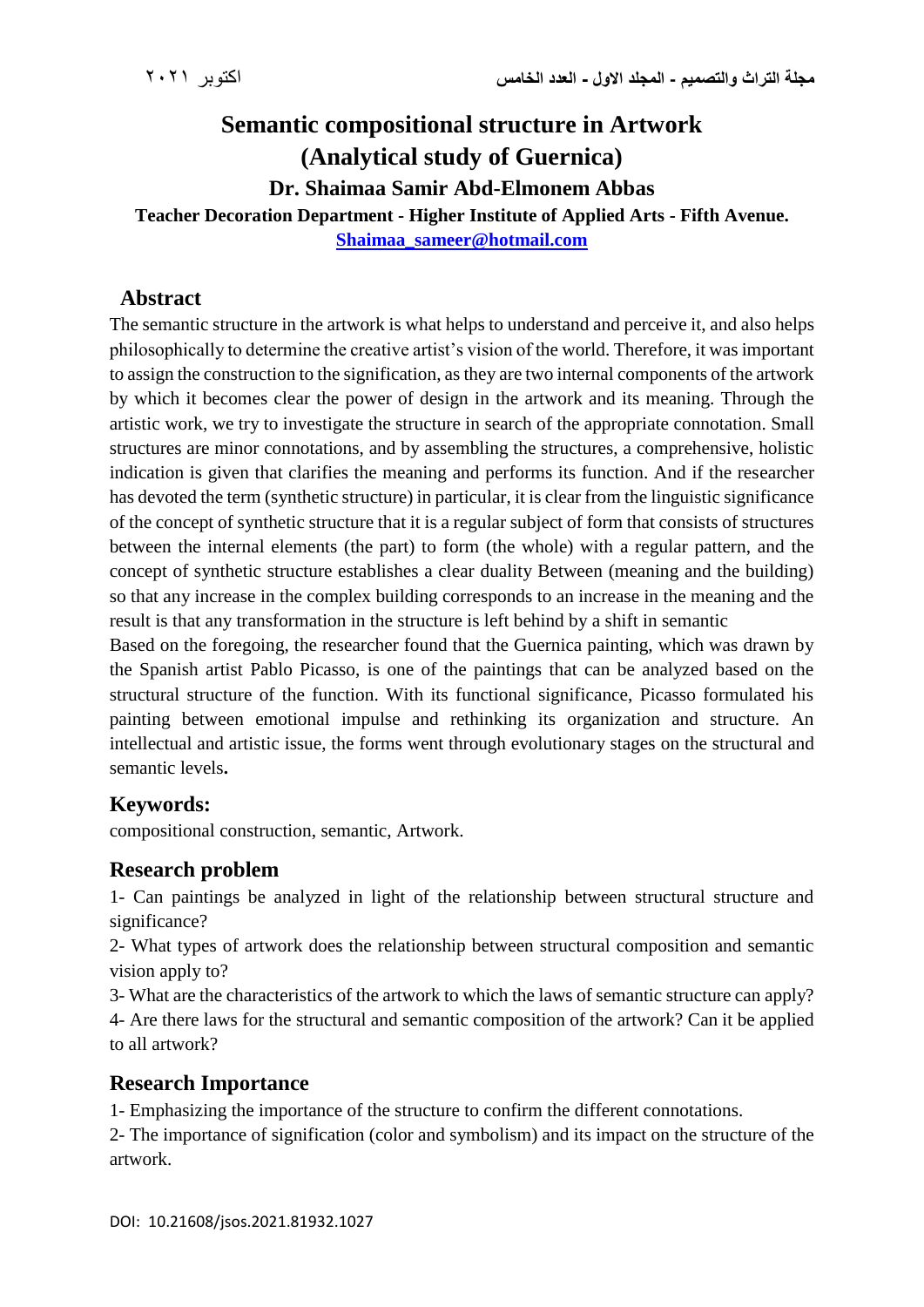3- How to interpret the semantic meaning as opposed to the figurative and symbolic utterance of artworks.

# **Research Aims**

1- Reaching a technical analysis based on the relationship between the structural and semantic structure in the Guernica painting.

2- An extensive analytical study of the Guernica panel, which includes an analysis of its stages to elicit the relationship of structure to significance.

3- Clarify the different semantic values in the Guernica panel.

# **Research Methodology**

Descriptive and analytical approach

#### **Search Limits**

Time Limits: Study of Picasso's Guernica, which took place in 1937.

### **Semantic Structure Of Guernica**

The Guernica painting is a dynamic scene with complex formations and expressive power consisting of a group of human and animal elements and inanimate elements, all of which are treated in a geometrical manner. The artist sought to add geometric shapes in his structural design of the artwork or build its own shapes in the form of Geometrical Shapes, as we mentioned, and he put those Forms in specific structures and spaces with a specific semantic interdependence have become burdened with symbolic meanings. This symbolic motive includes many connotations and meanings related to a holistic concept that performs the function; Which explodes the implications for these shapes and gives them a symbolic language that refers the recipient to many ideas, so he used the triangle, which is one of the strongest geometric shapes, and is considered a religious reference in some religions such as Christianity and is used to denote prayer, supplication and thanksgiving, and Picasso may have used this symbolic formal structure in particular as a sign Interpretive supplication to pray and pray to God to stop this destruction. The use of the hierarchical configuration of an isosceles triangle gives importance and focus to the vertex of the triangle, which is represented by (the torch), while the two imaginary lines work on the sides of the triangle to direct the gaze from the highest point to the ends of the human elements as its base.



The triangle was also used in many artistic treatments such as the nose, women's breasts, their hair, the tongue of a horse in the shape of a (sword) triangle pointed, the wounded horse, the flame of the burning building, the faces. So, the geometric shapes in this work act as a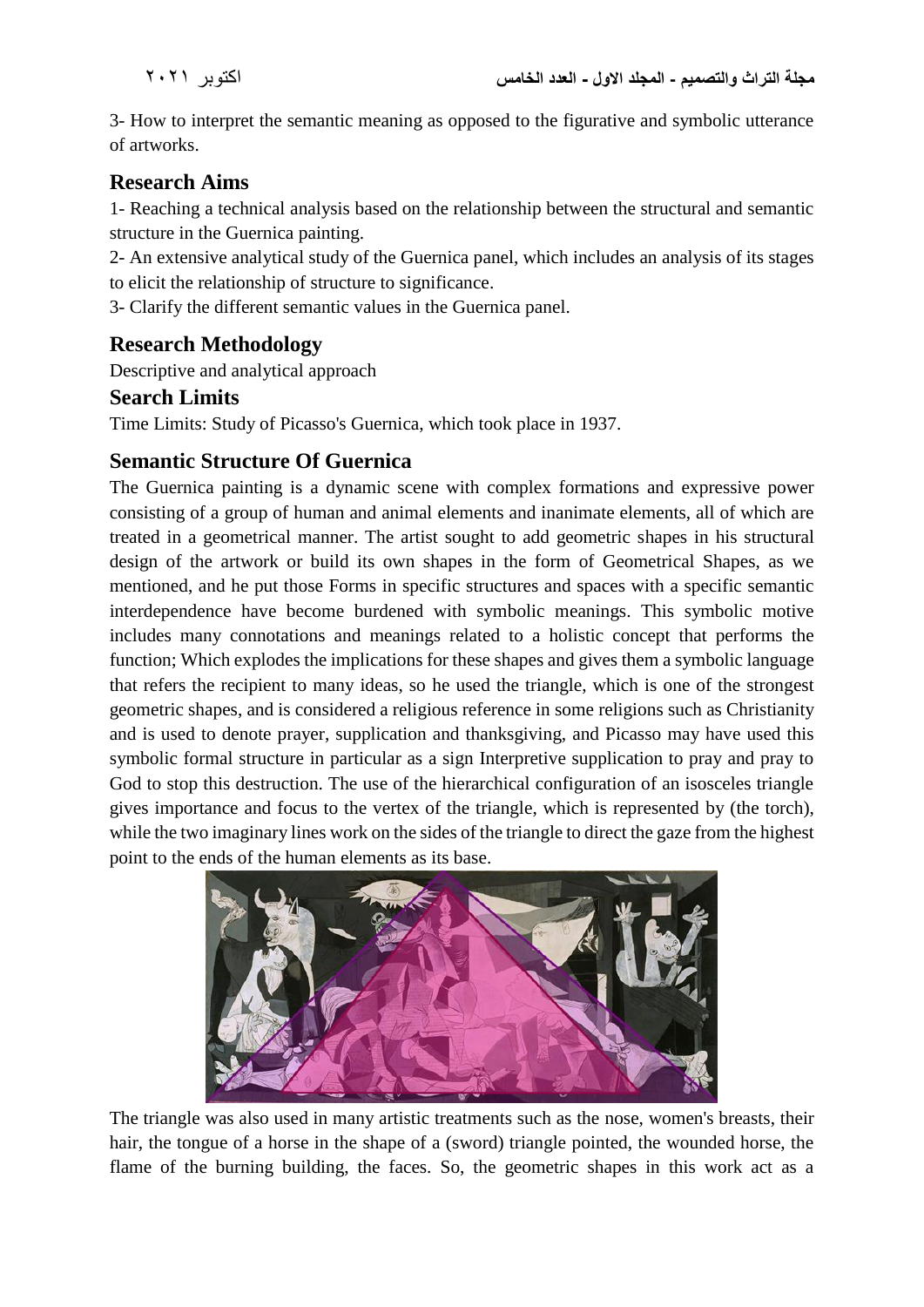constructive unit that carries within it an artistic and aesthetic energy that combines with the rest of the elements, and it constantly generates sober aesthetic values through that engineering system.



| <b>Element</b>                                                                         | morphological evolution<br>(primitive perception)                                                       | the final form                                                                                                                           |  |  |
|----------------------------------------------------------------------------------------|---------------------------------------------------------------------------------------------------------|------------------------------------------------------------------------------------------------------------------------------------------|--|--|
| the horse                                                                              | The neck and head were bent down<br>in a prone position, and the whole<br>body was lying on the ground. | The neck and head turned up and<br>emphasized the horse's face and<br>scream, and the body was standing<br>despite being hit by a spear. |  |  |
| <b>Functional Structural Indication</b>                                                |                                                                                                         |                                                                                                                                          |  |  |
| Symbolically, emphasizing the features gave a feeling of suffering, and his standing   |                                                                                                         |                                                                                                                                          |  |  |
| instead of lying on the ground gave a feeling of steadfastness.                        |                                                                                                         |                                                                                                                                          |  |  |
| From the plastic point of view: the position of the head and its tongue represented by |                                                                                                         |                                                                                                                                          |  |  |
| the arrow pointing to the left, and this resulted in a visual relationship between the |                                                                                                         |                                                                                                                                          |  |  |
| horse, which is directed with its eyes towards the bull, and indicates the struggle of |                                                                                                         |                                                                                                                                          |  |  |
| forces all the way to the mother and her dead infant. They were placed on both sides   |                                                                                                         |                                                                                                                                          |  |  |
| of an imaginary triangle connected through the vision of the recipient, as there was a |                                                                                                         |                                                                                                                                          |  |  |
| rhythm Linearly resonates between the neck of the horse and the neck of the bull.      |                                                                                                         |                                                                                                                                          |  |  |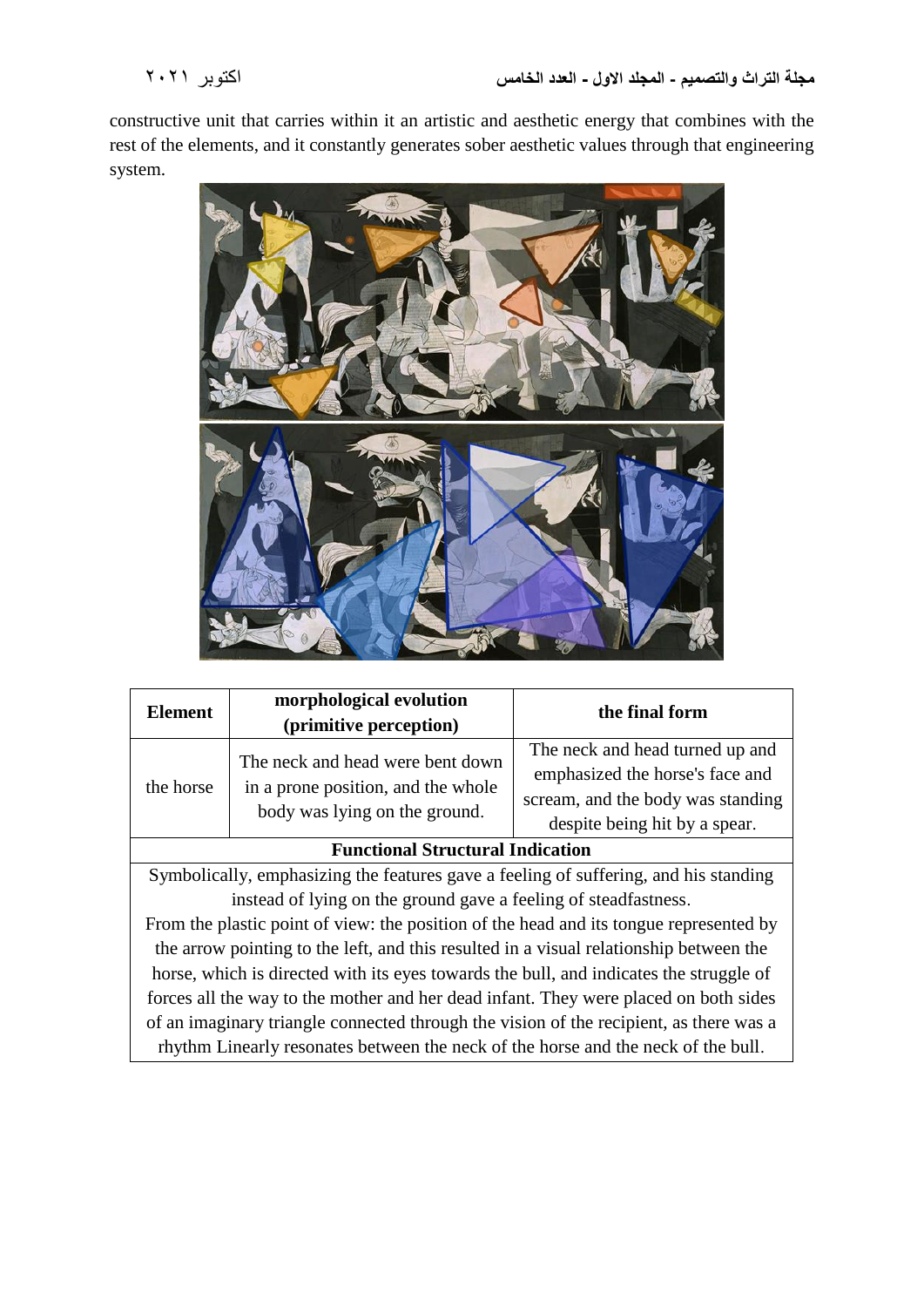

**Table(1) It shows the structural, morphological development and the structural and functional significance of the horse.**

| <b>Element</b>                          | morphological evolution<br>(primitive perception)                                                                                                                                       | the final form                                                                                                                      |  |  |
|-----------------------------------------|-----------------------------------------------------------------------------------------------------------------------------------------------------------------------------------------|-------------------------------------------------------------------------------------------------------------------------------------|--|--|
| the Bull                                | The bull took a large space in the<br>design and was placed in the middle<br>of the painting with a full body to<br>the right and his head looking to the<br>left outside the painting. | The whole body turned to the<br>left and the head turned slightly<br>to the right, looking towards the<br>elements of the painting. |  |  |
| <b>Functional Structural Indication</b> |                                                                                                                                                                                         |                                                                                                                                     |  |  |

Symbolically: Picasso hid the body of the bull and emphasized with a white area on the head area, in which the expression lies, and the wrapping of the body gave a feeling of surrounding the mother and her infant.

From the plastic point of view: the position of the bull's head to the left takes the recipient's eye outside the frame of the painting and distracts his attention, while turning it to the right gave a sense of importance and resulted in a relationship between the bull's head emphasized by the white space with all the elements of the artwork.



**Table( 2) shows the morphological structural development and the structural and functional significance of the bull.**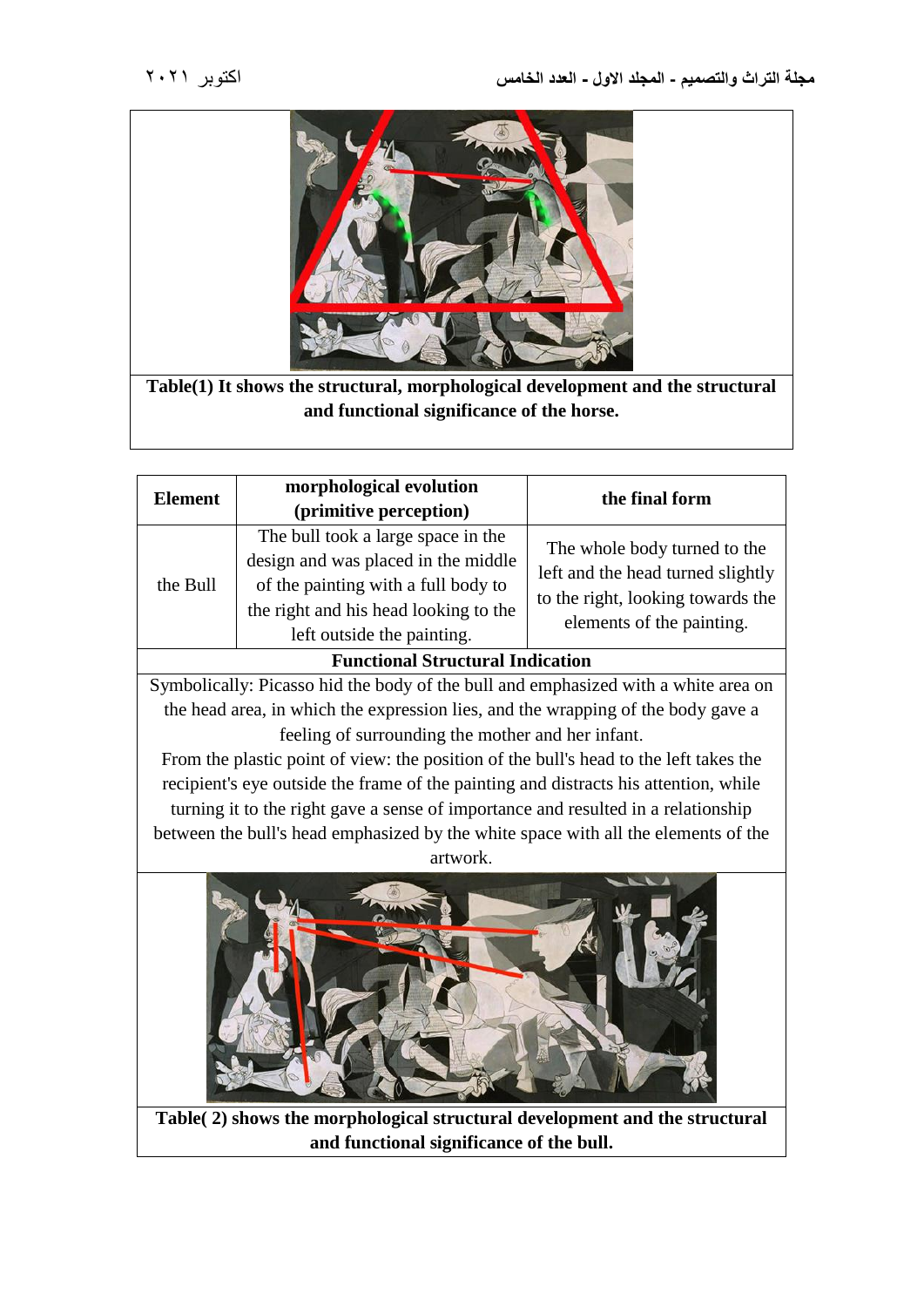| <b>Element</b>                                                                                                                                                                                                                                                                                                                                                                                                                                                                                                                                                                                                                                                                                                                                                                                                                                                                                                                                                                                                                                       | morphological evolution<br>(primitive perception)                                                                                                                                                                                           | the final form                                                                                                                                                                                                                                                                                                                                                                                        |  |  |
|------------------------------------------------------------------------------------------------------------------------------------------------------------------------------------------------------------------------------------------------------------------------------------------------------------------------------------------------------------------------------------------------------------------------------------------------------------------------------------------------------------------------------------------------------------------------------------------------------------------------------------------------------------------------------------------------------------------------------------------------------------------------------------------------------------------------------------------------------------------------------------------------------------------------------------------------------------------------------------------------------------------------------------------------------|---------------------------------------------------------------------------------------------------------------------------------------------------------------------------------------------------------------------------------------------|-------------------------------------------------------------------------------------------------------------------------------------------------------------------------------------------------------------------------------------------------------------------------------------------------------------------------------------------------------------------------------------------------------|--|--|
| the<br>fighter                                                                                                                                                                                                                                                                                                                                                                                                                                                                                                                                                                                                                                                                                                                                                                                                                                                                                                                                                                                                                                       | He was lying on the ground<br>either next to the horse or<br>above the horse in the middle<br>of the painting with a full<br>body, he was holding a<br>broken sword and in the<br>other hand a torch piercing<br>the middle, his head down. | His body was transformed, so his head became<br>at the outer end of the painting, and he<br>removed the lines of the body, leaving only the<br>hands and the head, which he emphasized on<br>its position upwards, looking at the sky. He<br>also removed the hand and made one hand<br>holding the sword and the rose together, and<br>treated the other hand in a way that seemed to<br>be painful. |  |  |
| <b>Functional Structural Indication</b>                                                                                                                                                                                                                                                                                                                                                                                                                                                                                                                                                                                                                                                                                                                                                                                                                                                                                                                                                                                                              |                                                                                                                                                                                                                                             |                                                                                                                                                                                                                                                                                                                                                                                                       |  |  |
| Symbolically: treating the warrior's body as a statue in memory of his role in the war.<br>Heading up, his expression of frustration and pain was better, and his hands were like this,<br>a sign of courage and bravery.<br>His holding the rose with the sword in the same hand was an emphatic expression of his<br>desire for peace or hope for tomorrow in the midst of war.<br>From an aesthetic point of view: the removal of the vertical hand made the painting more<br>balanced instead of being divided into two parts due to its presence.<br>Turning the head to the left made the warrior face in front of the bull, and the spread of the<br>warrior's hands horizontally became the base of an imaginary triangle whose sides (horse<br>and bull) and at the same time, the warrior's head is the angle of the apex of a triangle<br>whose base is upside down (horse and bull), it is a relationship between the three elements<br>to make the transition Quickly between the basic and most important elements of the<br>painting. |                                                                                                                                                                                                                                             |                                                                                                                                                                                                                                                                                                                                                                                                       |  |  |
|                                                                                                                                                                                                                                                                                                                                                                                                                                                                                                                                                                                                                                                                                                                                                                                                                                                                                                                                                                                                                                                      |                                                                                                                                                                                                                                             |                                                                                                                                                                                                                                                                                                                                                                                                       |  |  |

**Table( 3) shows the structural and morphological development and the structural and functional significance of the warrior.**

**SALE AND CARD OF ALS** 

**194**